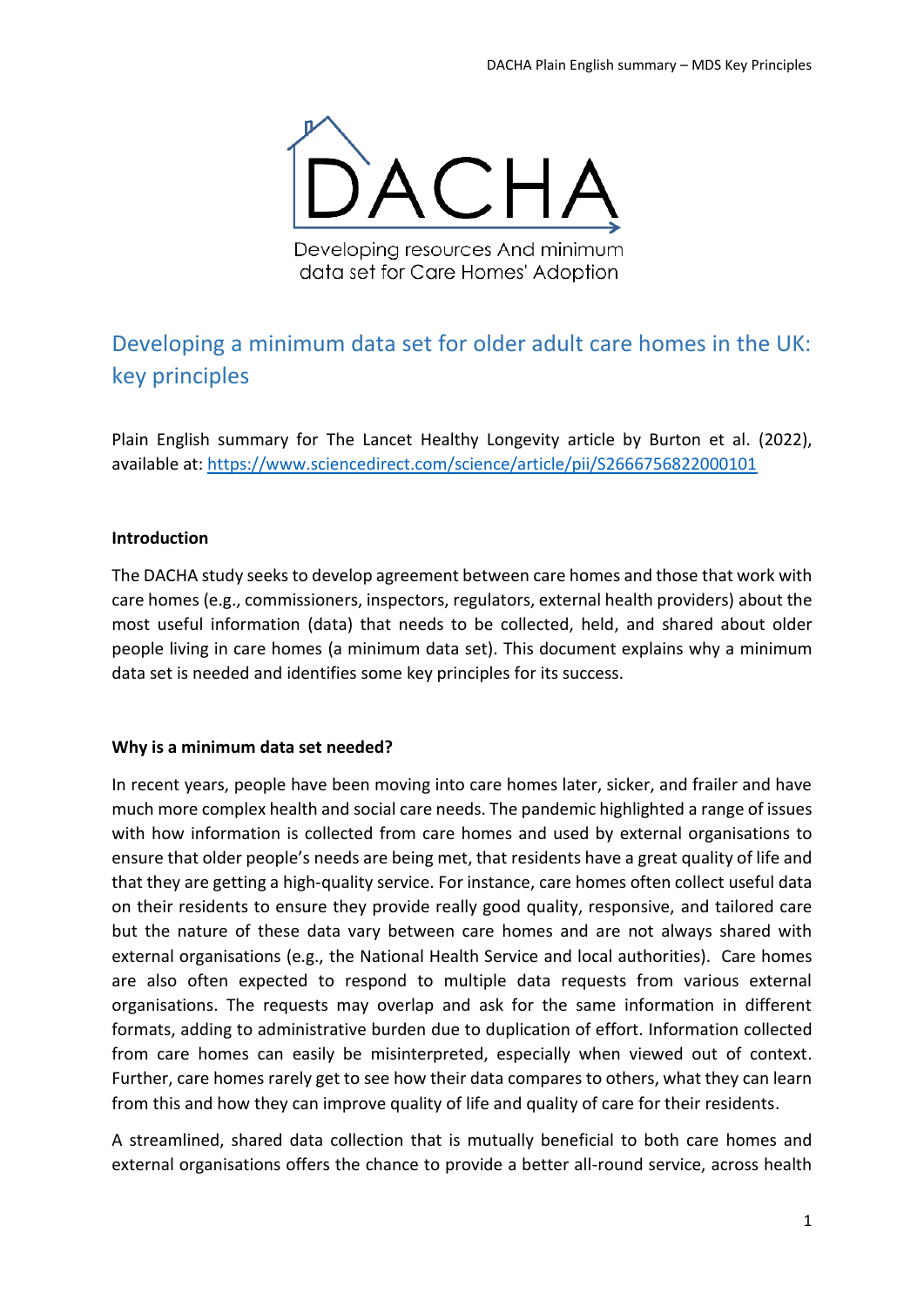& social care. It would enable staff to have more time to dedicate to direct care, rather than responding to multiple and overlapping data requests; and better analysis, management and use of the data can bring important insights to improve services for older people in care homes.

### **Methods being used**

To make the most of what is already known, a series of reviews of the evidence have identified what information is important when measuring residents' health and wellbeing and how that information can be shared and used by different practitioners and organisations. This work included a review of existing research databases and completed care homes research to learn what works and the evidence about resident groups available from these studies. These findings are being compared with what care home residents, family members and care home staff involved in providing day-to-day care identify as information that is important.

Next, we will test how to combine information which is already routinely collected for health and social care with new information to achieve consistent ways of organising data for the benefit of residents and also researchers. We are consulting with stakeholders to develop a schedule of questions and linked outcome measures that could be the basis of a national database. Working with IT specialists, we will test these questions and the feasibility of asking them in practice. Throughout the study, we are working with all interested parties (commissioners, care home owners, residents and their representatives, NHS staff and the regulator, researchers and data management and privacy experts) to develop a consensus on the minimum content of shared records, guidance on how to standardise the way it is recorded and outcomes measured and linked to existing routinely collected data.

Finally, we will test the feasibility of using the shared care record in geographically dissimilar areas that are already working to integrate health and social care data. Throughout the study, we aim to create new ways of working and doing research in and with care homes, so that the outputs benefit not only researchers, but also residents.

#### **What have we learnt so far from DACHA study?**

There are some key principles that are essential to creating a minimum data set for care homes.

1. **The MDS must focus on measuring what matters most to support those living in care homes.** Lots of different people (e.g., clinicians, researchers, and policy makers) want different information from care homes about the people living there, but the most important voices in the debate are those with lived experience of living, dying, visiting, and working in care homes. Data gathered needs to inform not only monitoring systems, but also, quality improvement. The DACHA team are ensuring that everyone's voices are being heard.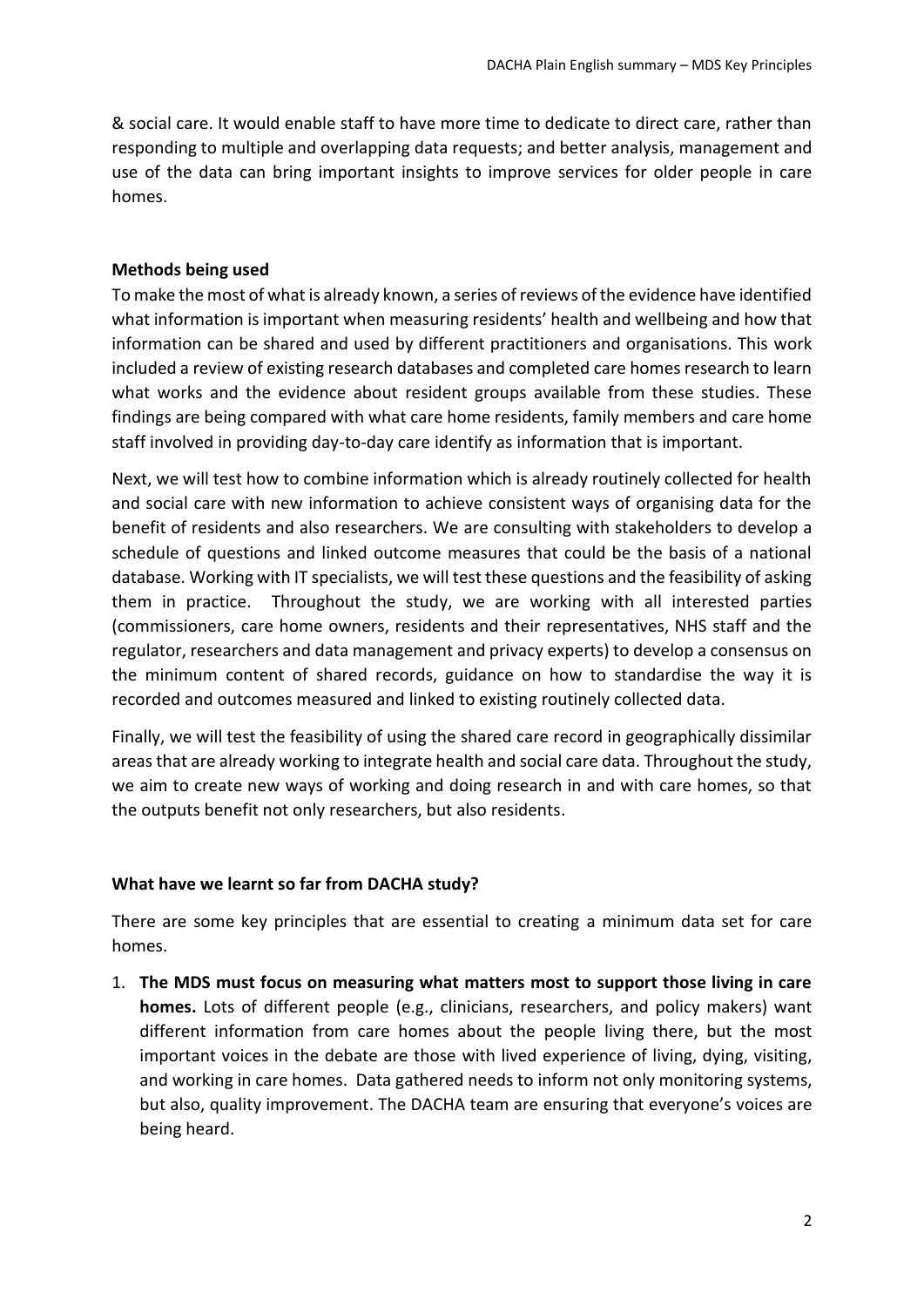- 2. **The MDS must be informed by evidence and experience.** The MDS must be useful not only to care homes, but also, those working with care homes to ensure quality of life and quality of care for residents. We want to understand more about the needs of people living in care homes, how to make sure that care homes are well run, and how to plan better for the future. The study team are addressing these challenges by capturing the lessons learnt from previous research and from those with lived experience in practice.
- 3. **The MDS must reduce administrative burden due to duplication of effort.** Data comes at a cost. It takes time and effort to gather and keep information up to date. It can also be very time consuming and complicated to share. Data should not be required at the expense of time to care. DACHA is focused on what is the minimum level of information needed for shared benefit between care homes and external organisations.
- 4. **Digital care records are vital.** Many care homes use digital care planning systems to create residents' records and individual care plans. These systems hold lots of detailed, sensitive personal information so that care can be tailored to their personal needs and wishes. The MDS would not hold this sort of data at the individual level, but it would bring this information together to create a better picture of the population of the care home to understand more about their characteristics, spot trends and see what is changing over time, as well as what is working well and what is not. To ease administrative burden, much of this data needs to come from the digital care planning records.
- 5. **The MDS should record the care home staffing model**. The people working in care homes are essential to providing frontline care and support. The MDS needs to include the numbers of staff in different roles and shift cover patterns to ensure safe staffing levels.
- 6. **The MDS must bring together different sources of information.** The MDS should join up data from care homes with data from elsewhere (e.g., hospital and General Practice) about residents and care services. There is a lot of data about people in care homes in other systems, especially the NHS. This data is very important and needs to be seen in the round.
- 7. **Data sharing with external users of the MDS must have an agreed purpose.** Care home residents' privacy rights must be protected, and data sharing must be defined and formalised in data sharing agreements, using secure environments for access where appropriate.
- 8. **Care homes must be supported to access and use MDS data**. Care homes should be supported to access and use the data they collect and share with others so they can see trends over time, compare their services where relevant and helpful, and assess how well their services are being run and how they might improve. It is vital that residents, relatives, and staff see some benefit from sharing their data with others.
- 9. **The MDS requires investment and integration with existing systems.** The MDS will need investment both in supporting and training care home staff to gather and use the data, as